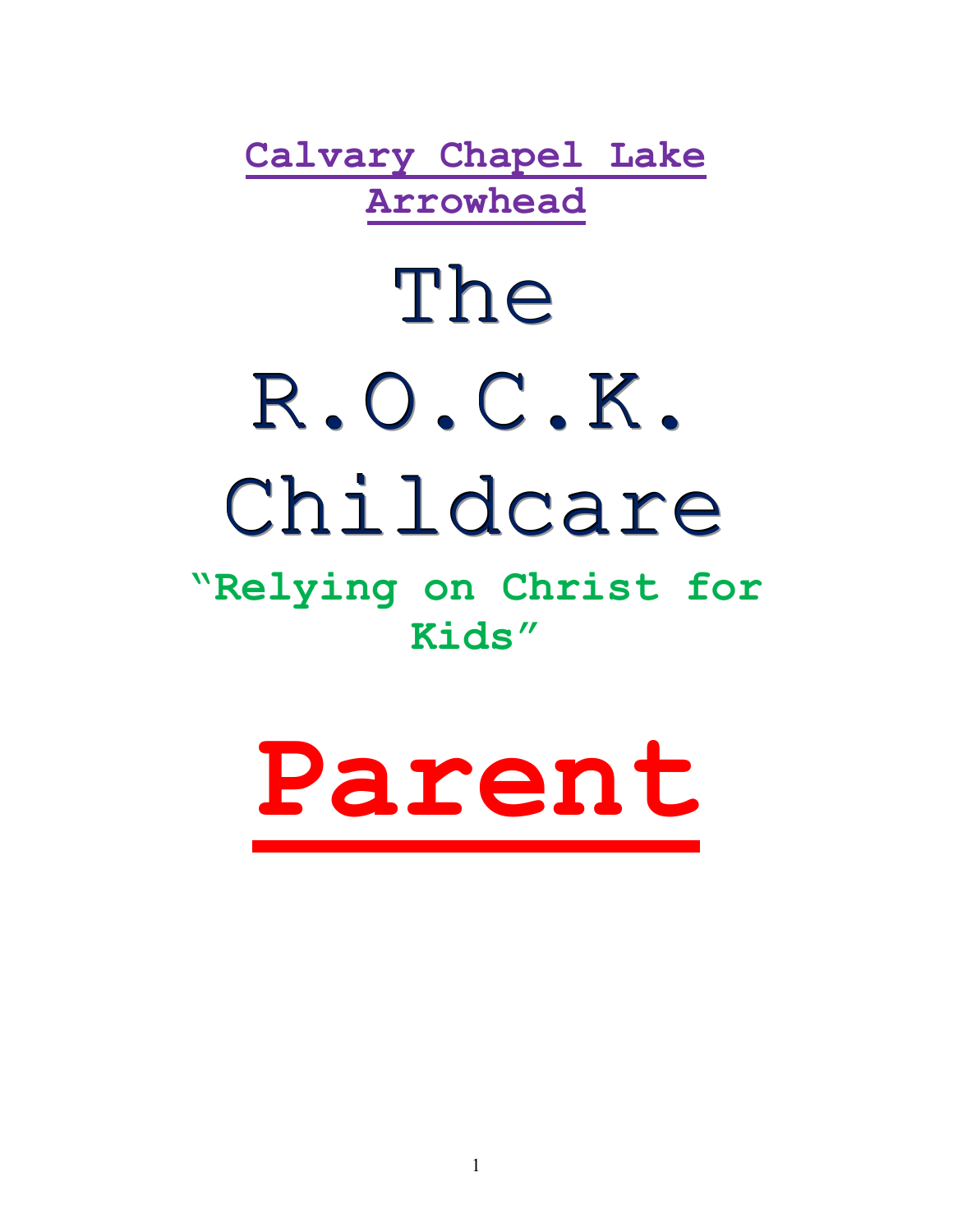





Dear Parents/ Caregivers,

Welcome to Calvary Chapel Lake Arrowhead Preschool. We are excited to become a part of you and your child's journey through the formative preschool years! The year ahead is sure to hold many exciting and interesting events and activities for you and your child. We are delighted to share with you not only fundamentals of your child's education, but also in the foundations of their faith in Christ Jesus.

We have designed this Parent Handbook to give you an overview of the policies and procedures that we will follow, information about our program and our approach to planning educational experiences for children. As stated in our philosophy, it is our goal to provide your child with a warm, supportive, nurturing and safe environment that supports their physical, academic and spiritual development. According to the most current research, children learn through active involvement with their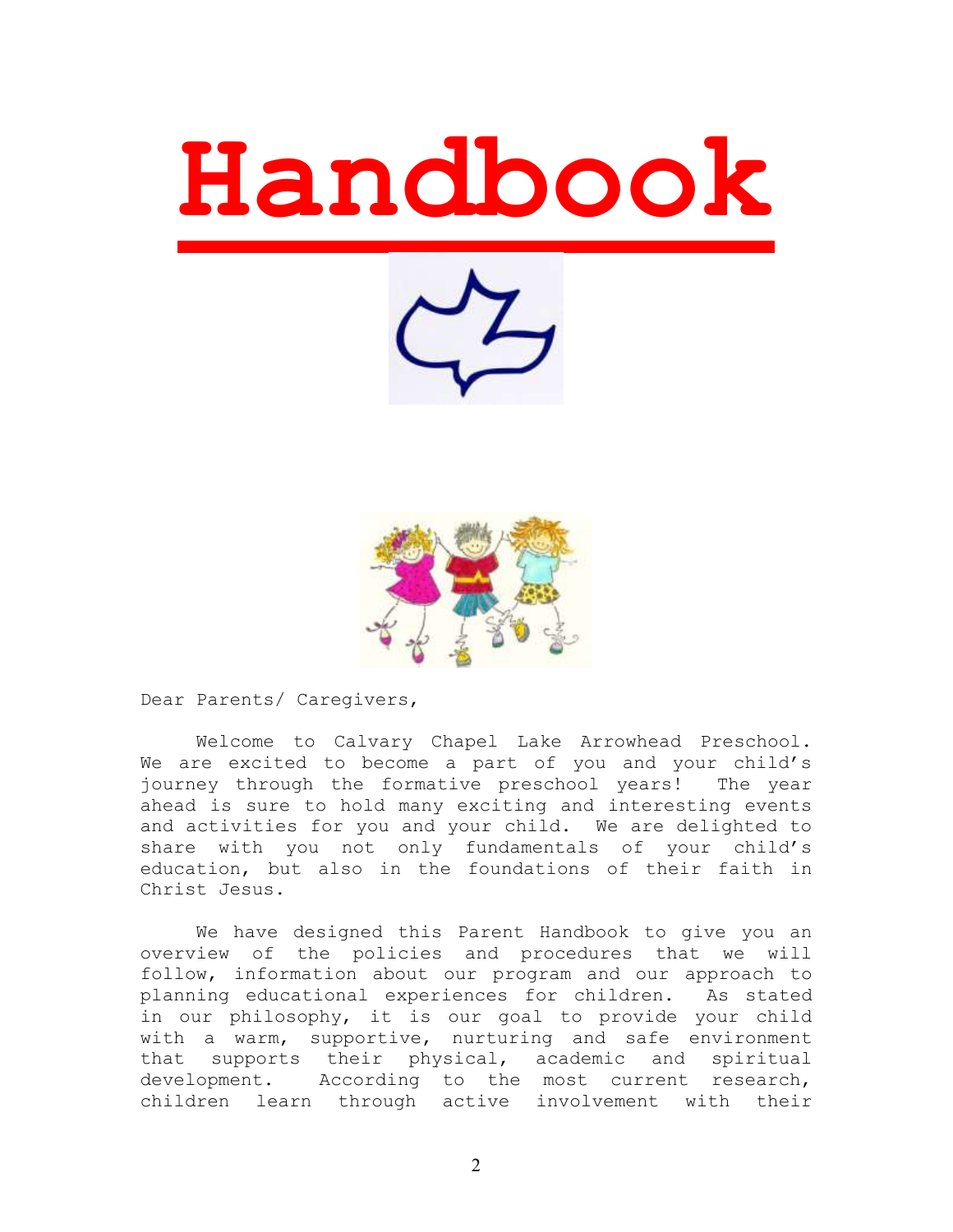environment. Through this process children construct their knowledge of the world in terms that they can understand. During the early childhood years, an integral portion of education is a child's ability to gain knowledge of a social world and develop strategies for interacting with peers and adults. The activities planned for the upcoming year are designed to provide a developmentally rich environment in which your child can grow and learn at their individual pace.

It is our great privilege to welcome you and your child to Calvary Chapel ROCK Childcare. We are committed to building a relationship with you and your child, and serving you through Christ Jesus with love, compassion and understanding. If you have any questions, comments, concerns or suggestions please feel free to contact me. Working together as a team we can be sure to provide your child with a positive learning experience at school, for your child and you.

Sincerely,

Sandy Greene Program Director

# **Table of Contents**

| Location            |  |
|---------------------|--|
| Preschool Classroom |  |
| Outdoor Play Area   |  |
|                     |  |
|                     |  |
|                     |  |
| Holidays            |  |
| Snow Day Policy     |  |
| Evacuation Plan     |  |
|                     |  |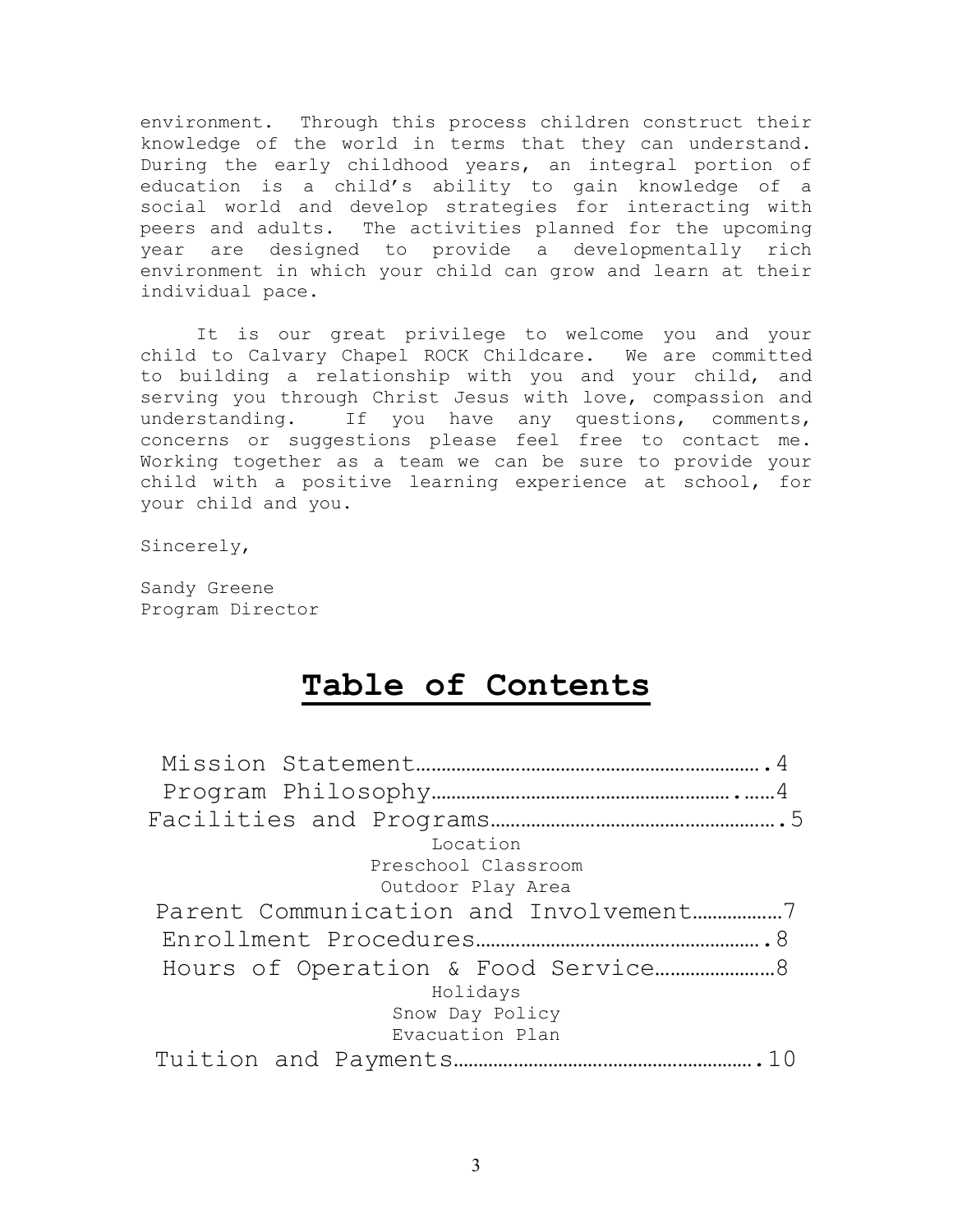## Health and Illness

| Medication Policy        |  |
|--------------------------|--|
| Medical Emergency Policy |  |
|                          |  |
|                          |  |
|                          |  |
|                          |  |
|                          |  |
|                          |  |
|                          |  |

# **Welcome to The R.O.C.K. Preschool!**

#### **Mission Statement**

 The Calvary Chapel Lake Arrowhead ROCK Preschool's mission is to provide children with a Christian, nurturing environment, which supports their spiritual, academic and physical development. It is our mission to provide preschool children with a solid foundation upon which they will grow into disciples of Jesus Christ, achieve academic excellence and become a positive influence on the world around them.

#### **Program Philosophy**

The philosophy of Calvary Chapel Preschool is based on the desire to see children grow in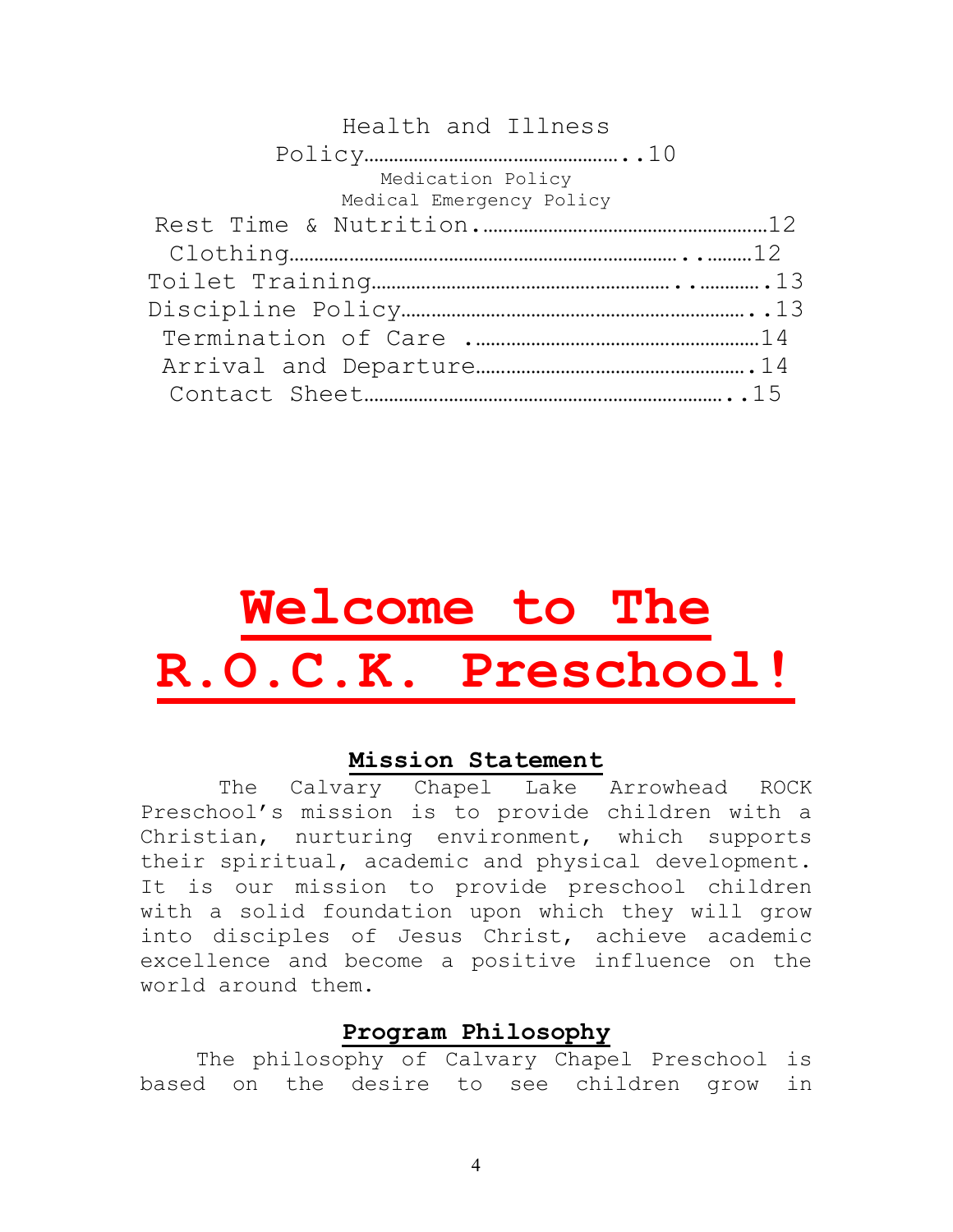excellence into the calling that God has placed on their lives. Children learn and grow best in a warm, supportive, nurturing, safe environment in which individual differences are valued. God has created each child uniquely. In his Word we are called His workmanship, or work of art. It is our goal to promote each child's unique giftedness through providing a rich environment, where he or she can be involved and explore learning in terms that they can understand.

 Children learn and develop at differing rates. The curriculum and environment of the classroom is designed to cater to children's differing needs, capabilities and development. A wide range of classroom activities are planned to support each child's physical, social, emotional, cognitive and creative development. All activities are designed to be open ended and exploratory in order to aid children in reaching their highest potential of learning.

It is our goal to foster self-learning, decision-making, and responsibility in children. We believe that the most effective way to meet each child's needs and giftedness is to have open communication between school and home, and to work as a team to promote God's gifts and talents in your child.

### **Facilities and Programs**

#### Location

The Calvary Chapel Lake Arrowhead ROCK Childcare is located on the grounds of the Calvary Chapel Lake Arrowhead Church. The preschool is housed in a separate building designated for children 24 months through Kindergarten age. The hours of operation are 6:00 a.m. to 6:00 p.m. Monday through Friday. The main office telephone number is (909) 337-2468; the fax number is (909) 337-9656, and website is www.therockchildcare.com

5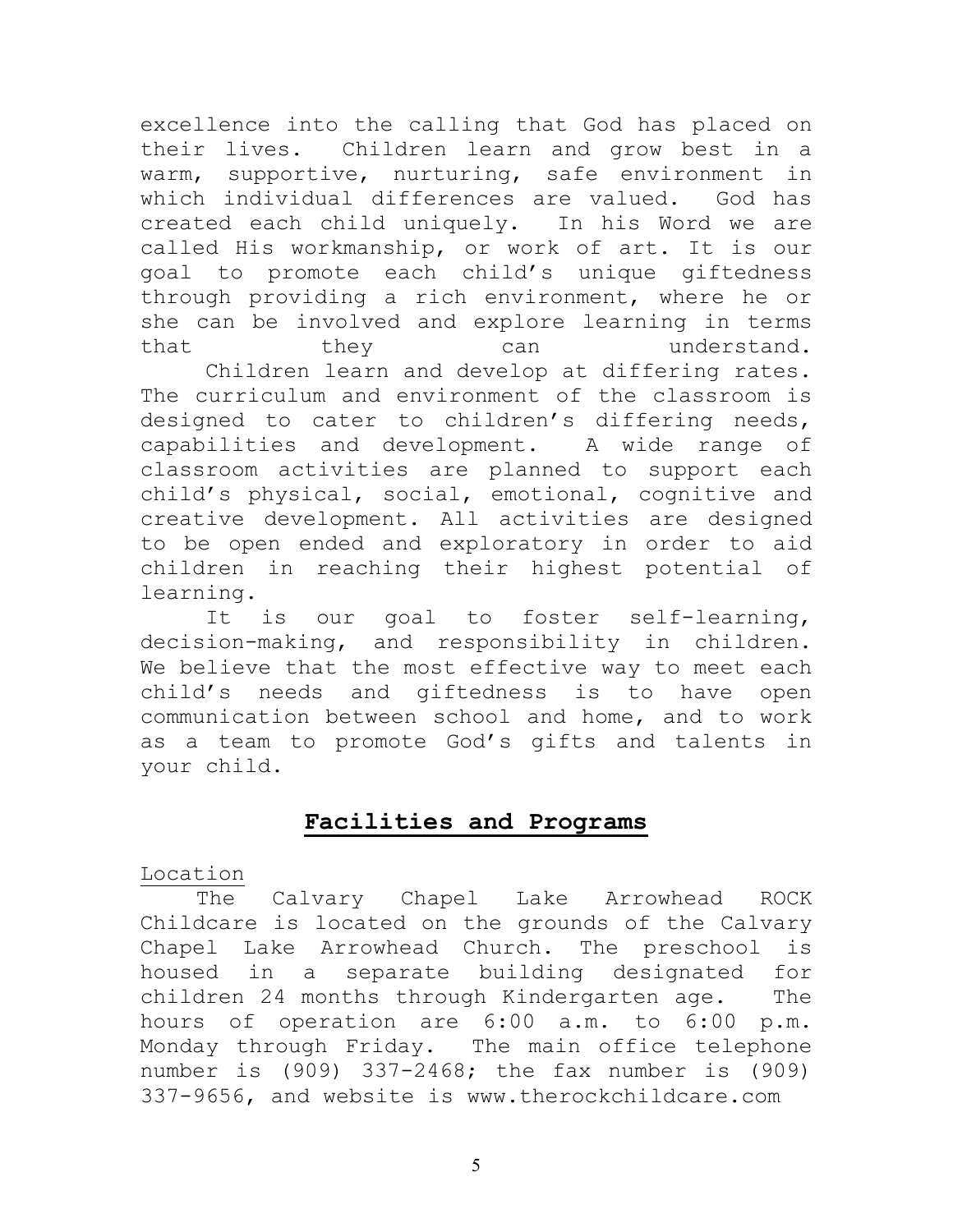Pre-School Classrooms

The Calvary Chapel Lake Arrowhead ROCK Childcare has three classrooms. All classrooms are spacious and designed to accommodate up to 60 children combined. For this reason, the program offers a morning and afternoon session to meet the needs of as many children as possible. The classroom is equipped with a variety of furniture and manipulatives that provide opportunity to enhance your child's development and provide a means for completing daily activities.

The three classrooms are utilized to separate our age groups so that the curriculum can be as developmentally appropriate as possible. The 2's and 3's are in The Busy Bees classroom. Our 3's and 4's are in our Blooming Butterflies classroom. Our Rowdy Raccoons classroom houses our prekindergarteners. The Bee's class is located on the bottom floor of the main church office building. The Butterflies classroom is located on the bottom level of the classrooms adjacent to the lower parking lot. The Raccoons are in the classroom located to the left at the bottom of the stairs adjacent to the lower parking lot. We will be separating our children into these three classrooms by age whenever possible. However, we reserve the right to combine classrooms whenever situations and ratios warrant.

Each classroom operates on a daily schedule that will remain routine with consistent times for activities such as: Circle Time, Snack Time, Activity Time, Free Play, Outside Play, Lunch Time and Nap Time. These times are designed to be consistent to provide your child sense of security and expectation during their school days. The daily schedule will be posted near the sign-in area of the classroom. Additionally, the teacher will post a weekly lesson plan that outlines the daily curriculum and learning activities.

6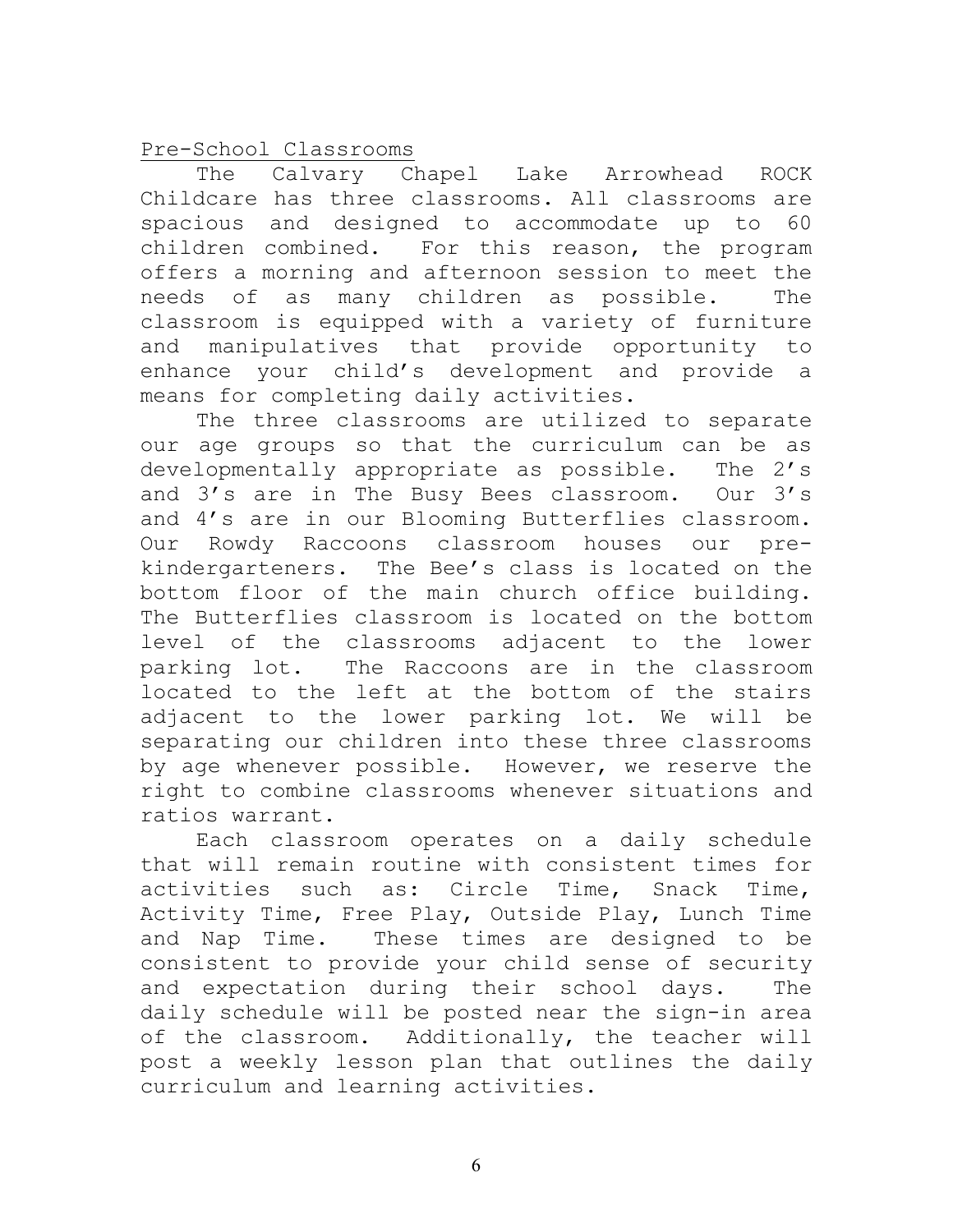Out-Door Play Area

A fenced outdoor play area is located approximately 30 yards north of the classroom. Children will be escorted by teachers to the playground and supervised at all times. The area is covered in wood chips and equipped with climbing equipment, swings and slides to facilitate the development of children's motor skills. The playground also provides an area shaded by trees for children to utilize for resting or playing under during warm days.

On our campus we also have an outdoor classroom. This area is designed to facilitate natural exploration. The children will be encouraged to work with mud, sticks, rocks and other natural elements. Please be aware that these learning activities might involve a bit of messy fun.  $\mathbb{O}$  Wearing comfortable, easy to clean clothes is a good idea for preschool!

#### Other Programs On Campus

Also on the grounds of Calvary Chapel Lake Arrowhead is The R.O.C.K. Infant and Toddler Care program. This center is partnered with Calvary Chapel Preschool. The R.O.C.K. cares for children ages 6 weeks to 30 months.

# **Parent Communication & Involvement**

o The primary goal of the Calvary Chapel Lake Arrowhead ROCK Childcare is to maintain close communication between home and school.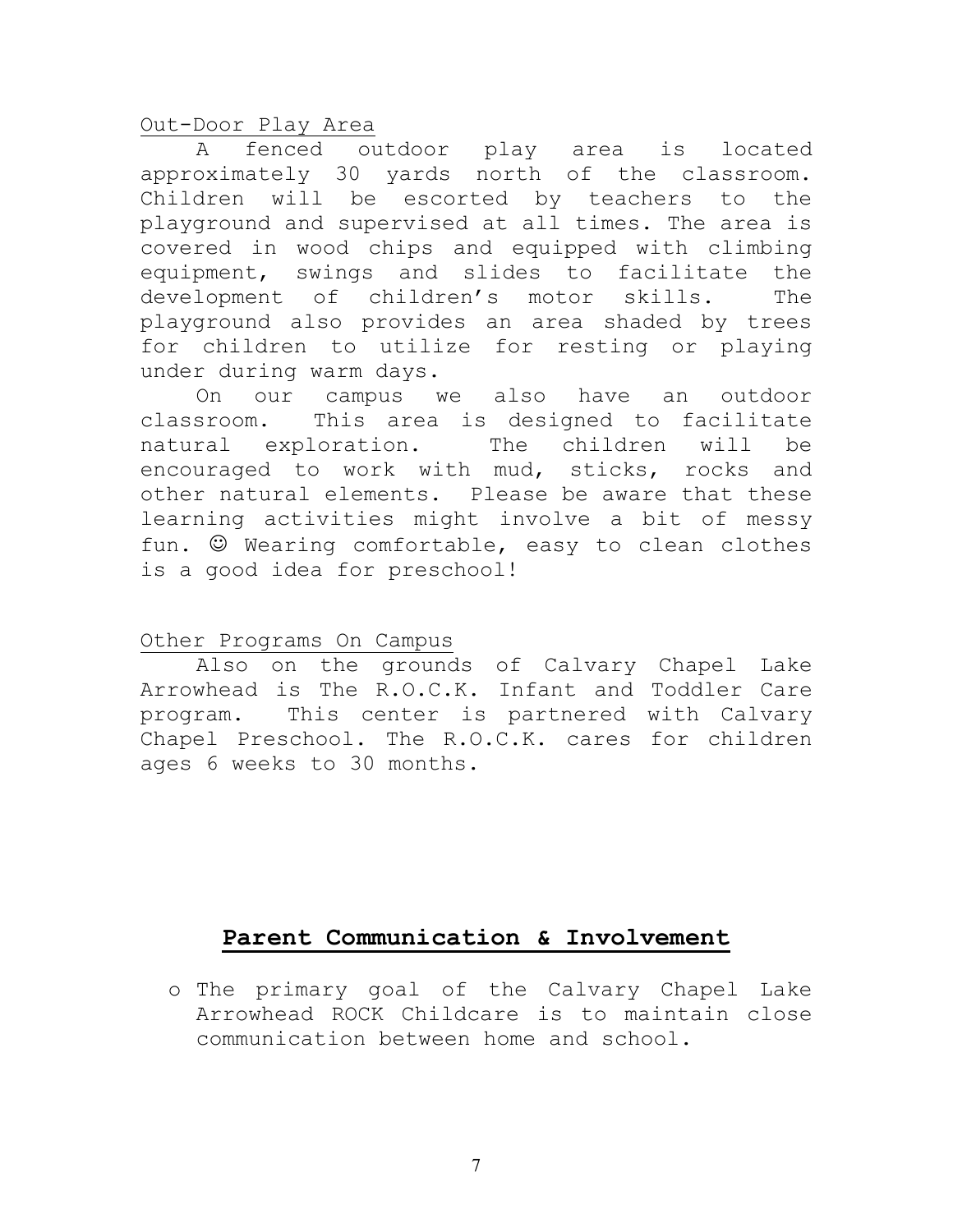- o An Open House is scheduled in the Fall to introduce parents/guardians to the program and facility and the classroom teachers.
- o The classroom teacher will maintain contact with parents through Sandbox Parent Portal, notes, phone conversations, newsletters, classroom activities bulletin board, and parent/teacher conferences.
- o Individual assessments and conferences are scheduled twice annually for students. Parents may request a conference at any time. Should the classroom teacher have a concern or question about your child, they will request a meeting with you.
- o Calvary Chapel Lake Arrowhead ROCK Childcare has an open door policy. Please feel free to visit the program at any time. Please keep in mind, however, that we have a rest time for the children from 12:30 p.m.-3:00 p.m. *If you would like to volunteer at any time simply call the classroom teachers or main office in advance to let us know you'll be visiting.*
- o Although we actively seek parent participation, we ask you to keep in mind that one of the primary purposes of any preschool program is to ease the child's transition from home to school. If your child would be upset by your presence in the classroom, we will happily work with you to find alternative ways to volunteer. Other involvement options might include helping our teachers outside of class with preparations for activities, helping in the planning of family events and activities.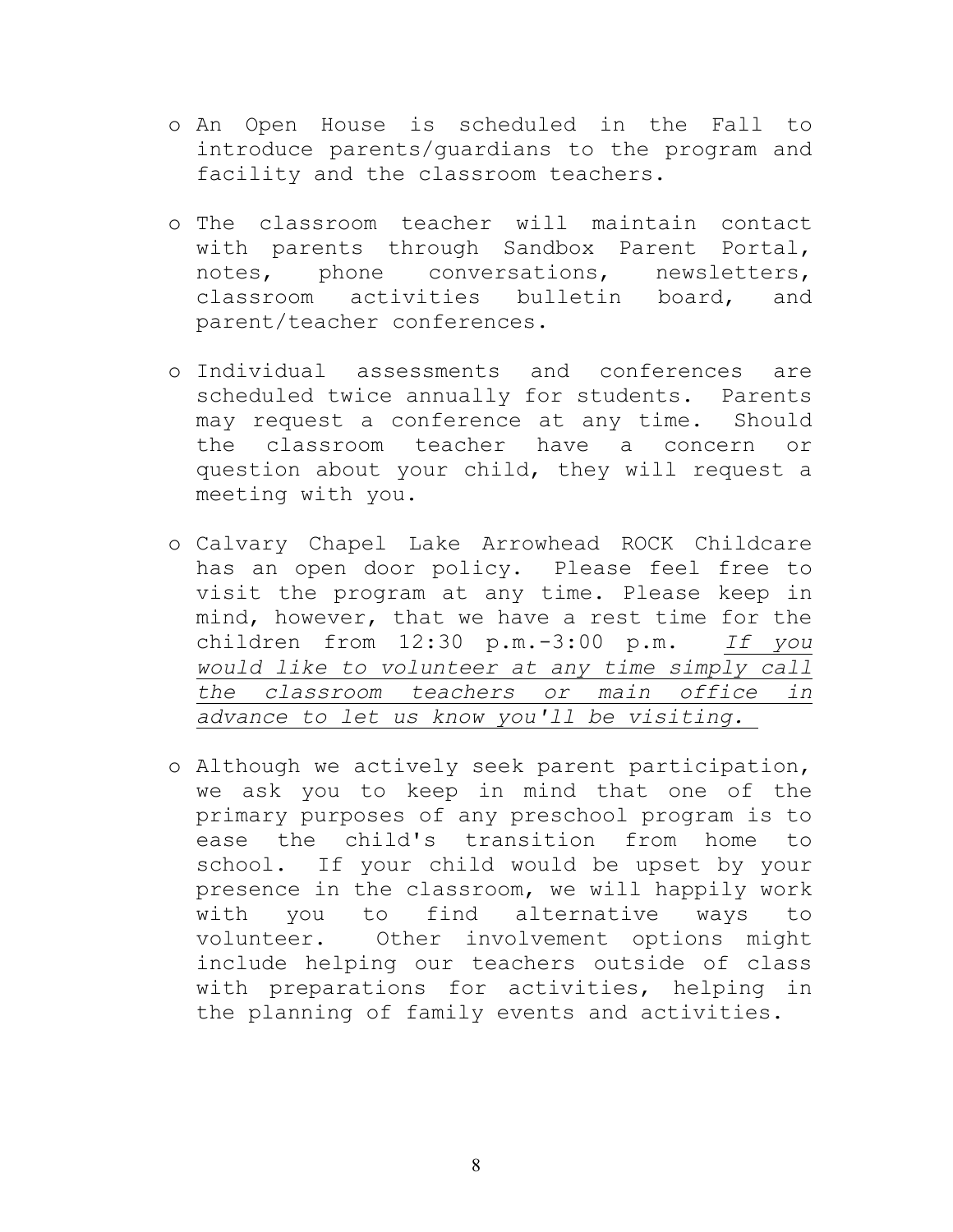#### **Enrollment Procedures**

To begin the enrollment process, a parent or caregiver must complete and return an application. Please contact the Preschool for deadline information.

#### **\*Enrollment requirements**

Prior to admission the following items must be completed.

- $\Rightarrow$  Physical Exam (no more than 1 year old from start date)
- $\Rightarrow$  The Pre-school Director must review this form prior to attendance.
- $\Rightarrow$  T.B. Test (no more than one year old from start date)
- $\Rightarrow$  Immunization records
- $\Rightarrow$  An Emergency Card must be filled out, and updated as necessary
- $\Rightarrow$  A CCLAP Admission Agreement form and Admission **Contract**
- $\Rightarrow$  A CCLAP Parent Permission form as needed for emergencies, photographing, etc.

#### **\*After Admission to the program your child needs**:

A change of clothes, in a zip-lock bag labeled with his/her name on it. (Please remember to pack clothing appropriate with weather changes) A small pillow and blanket wrapped in a tall kitchen trash bag w/child's name labeled on the

outside of the bag. (Blankets must be taken home weekly by parents for washing)

# A bicycle helmet

#### **Hours of Operation & Food Service**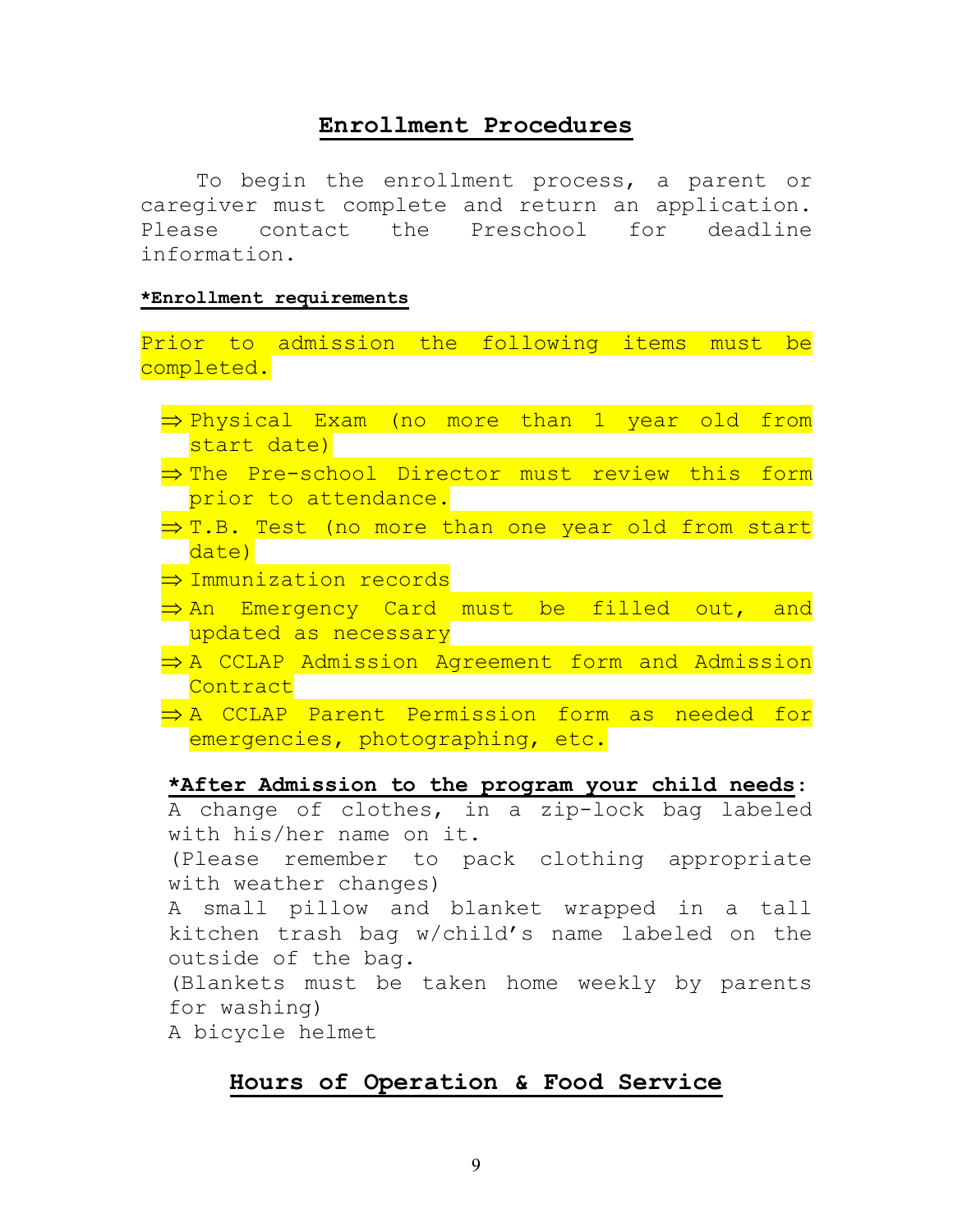Calvary Chapel is open from 6:00 a.m. to 6:00 p.m. During these times we offer a morning and afternoon session to accommodate the unique needs of parents. The morning session is held from 6:00 a.m. to 12:30 p.m. The afternoon session is held from 12:30 p.m. to 6:00 p.m. Children may be enrolled in both sessions if this will accommodate the needs of the parent. Both the morning and afternoon sessions will allow for academic learning time (circle time), free choice time, outdoor playtime, snack time and lunchtime(from 12:00- 12:30). All children who are at the preschool within the hours of 6:00 am to 12:30 and/or 12:30 to 6:00 pm must have a lunch and snacks brought from home. Snacks are served at 10:00 am and 3:00 pm. Lunch is served at 12:00 pm. If the child does not come with a lunch or snacks, the parent will be called to pick up their child.

#### **We will be closed on the following holidays**:

New Year's Day, Good Friday, Memorial Day, Independence Day (July 4th), Labor Day, Thanksgiving Day and the day after, and Christmas Day. On Christmas Eve day, we will be closing early.

#### **Snow Day Policy**

In the event of a Rim of the World School District snow day we will do our best to be open and provide care for your child. If the road conditions are unsafe we will be closed, and we will contact you no later than 6:00 a.m.

#### **Power Outages**

In the event of a power outage we will contact parents. If we feel that it is getting too cold we may ask that parents come pick children up; however, we will remain open.

#### **Evacuation Plans**

In the event that we have a need to evacuate the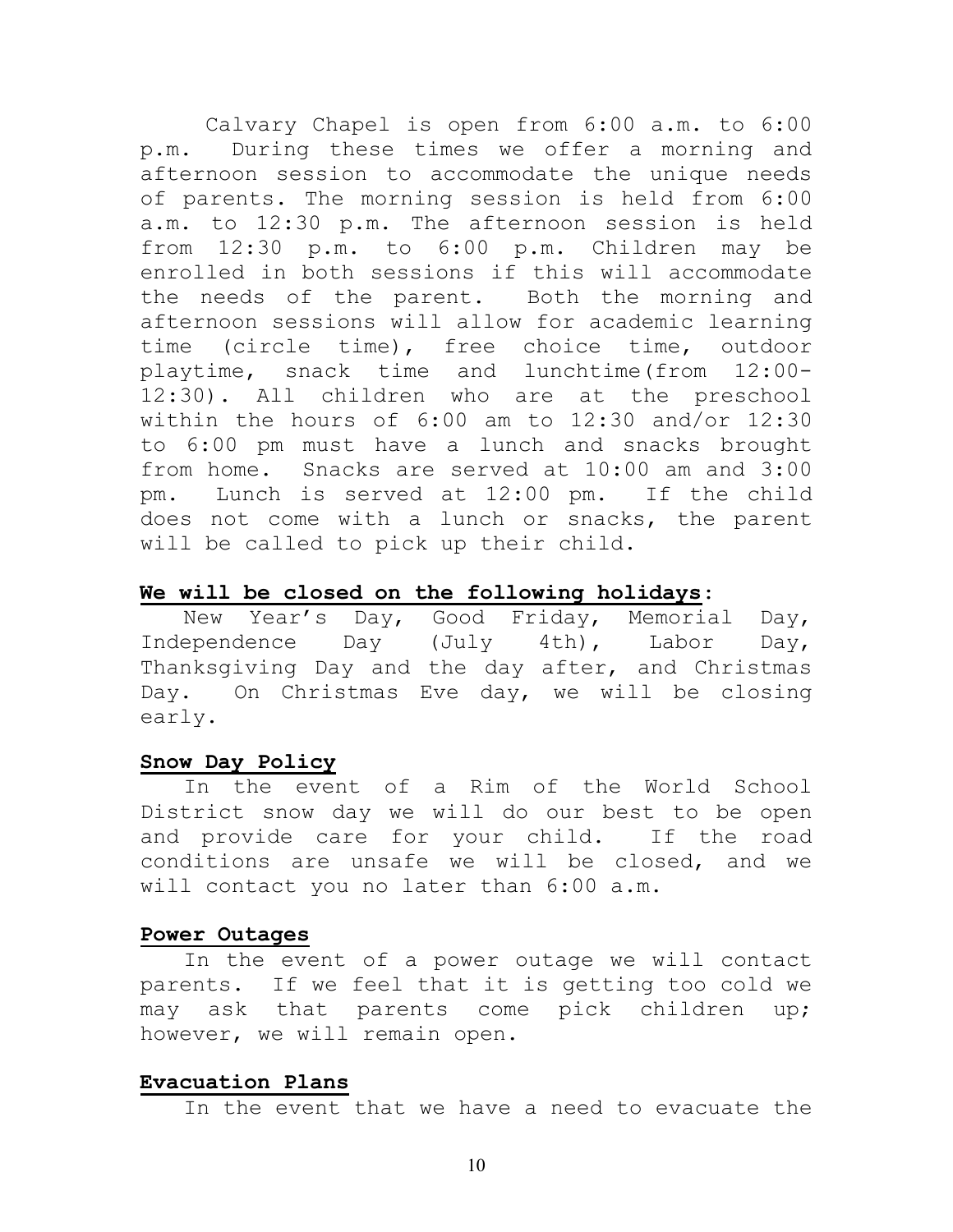facility due to Earthquake or Fire we will follow the evacuation plan posted in your child's classroom. Our two relocation centers are as follows: In the event that we have to evacuate the facility, but not the mountain we will take the students to:

> Grandview Elementary School 180 Grandview Rd. Twin Peaks Ca. 92391

In the event that we have to evacuate and transport the students off the mountain we will take them to:

> Calvary Chapel San Bernardino 1499 E Baseline St. San Bernardino, Ca. 92410

#### **\*Tuition and Payments**

 The tuition rates of Calvary Chapel Lake Arrowhead Preschool are established by the Calvary Chapel Preschool Board. These fees are established to maintain the quality of the program and to be comparable with local early childhood programs.

- $\Rightarrow$  A contract with hours and fees must be established before a child's attendance in the program.
- $\Rightarrow$  The full contract amount must be paid regardless of absence.
- $\Rightarrow$  No credits will be given, but we can switch days if our schedule allows

All fees must be paid upfront by the 10<sup>th</sup> of each Month.

**\*A five day grace period will be offered until the 15th and a \$25.00 late fee assessed after the 15th.**

 $\Rightarrow$  In order to terminate a contract parents must provide a two-week notice.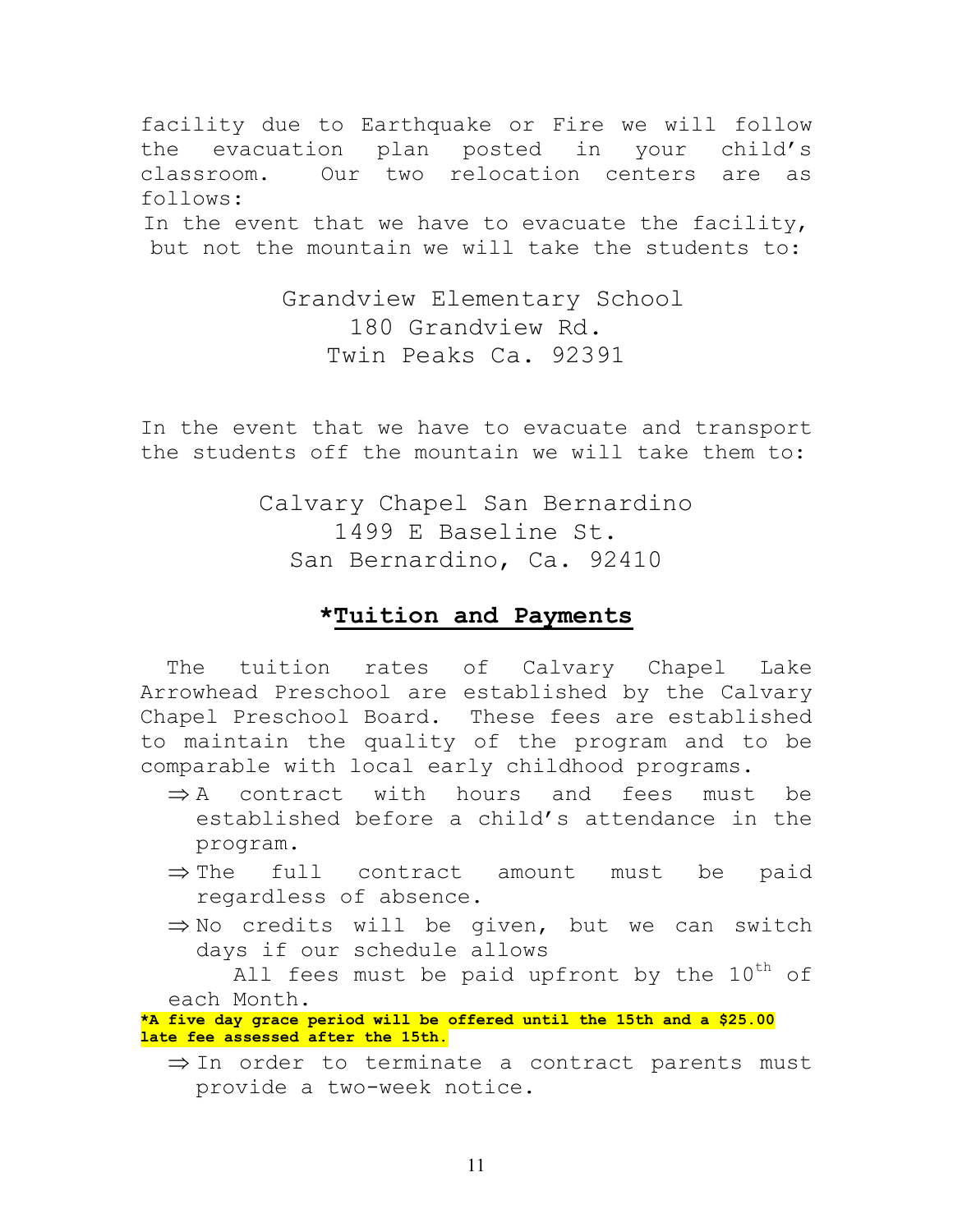# **Health and Illness Policy**

Parents are encouraged to monitor their child's health on a daily basis. Keep in mind that if you send your child to preschool when they are sick, they may potentially infect other children and our staff.

If your child exhibits the following symptoms, please do not send them to class:

 $\Rightarrow$ Unusual or unexplained rash, especially on uncovered parts of the body and/or child is scratching it.

 $\Rightarrow$ Vomiting

 $\Rightarrow$ Diarrhea (2 or more instances in a short period of time).

 $\Rightarrow$  Temperature of 99.5 degrees or more accompanied by any of the following: tiredness, coughing, lack of appetite, rash, extreme irritability, or inability to participate in activities.

 $\Rightarrow$ Red eyes that exhibit swelling and discharge.

 Inability to participate in school activities due to health or

behavioral issues

–If they exhibit these symptoms during the day, we will call you and ask you to come pick them up. Please plan alternate care for your child until they have been symptom free for 24 hours.

# **Prescription Medications**

Any prescription medications must arrive in their original container, with your child's name, the instructions for administration, along with a prescription date within the last 30 days. Over the counter medications must also be in the original container and **accompanied by a doctor's note outlining what the medication is for as well as administration directions.** When you bring these in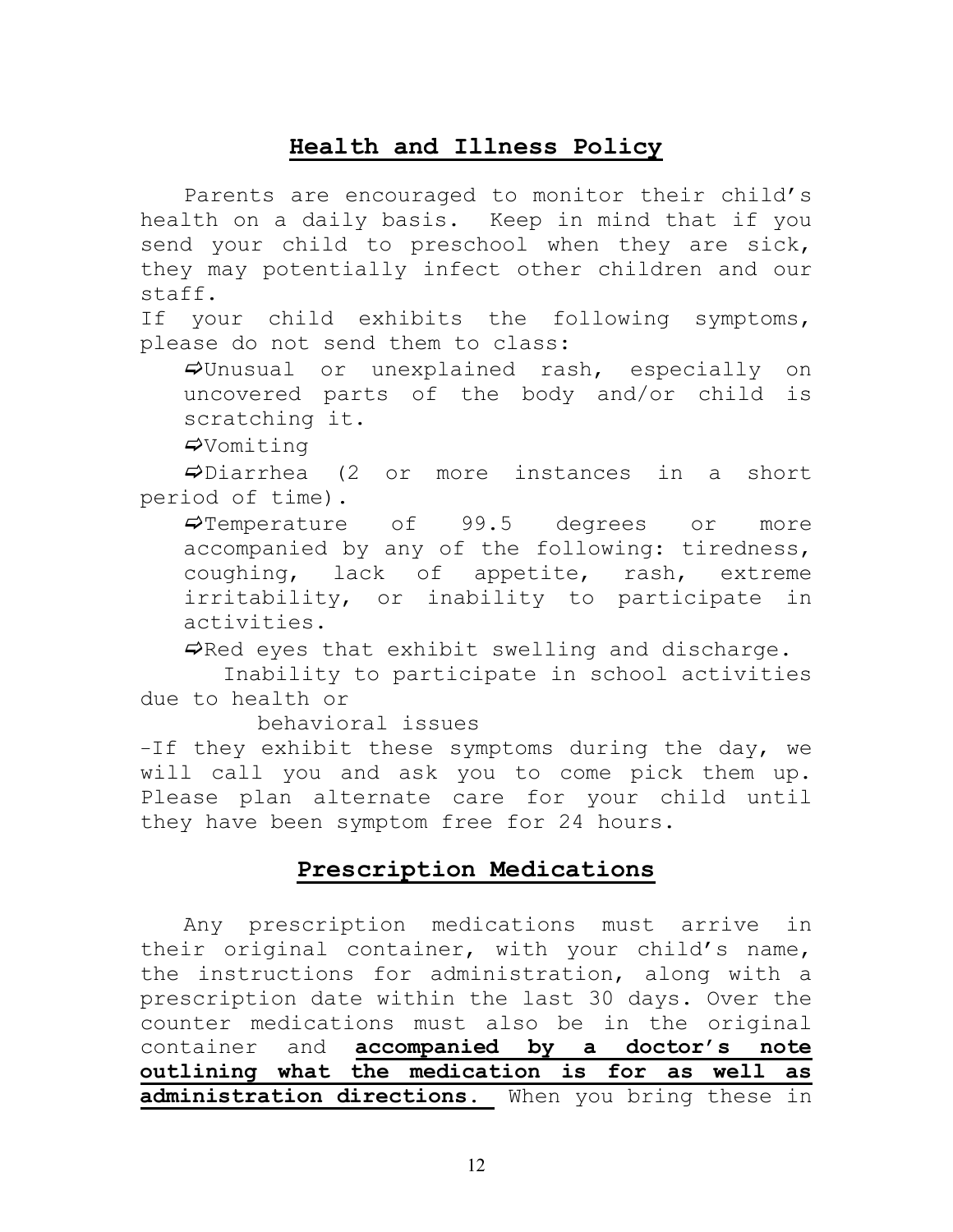you must fill out a **"Medication Administration Form"** and sign it. Please notify us of any allergies your child has so that we can ensure their safety in all situations. If they require an Epi-Pen, please bring one properly labeled as outlined above, that we can keep on site.  $\mathbb {Y}$ In the event of a medical emergency, every effort will be made to contact Parent/Caregivers. However it is vital that we have an emergency release form on file for every child enrolled in the preschool. This way if we are unable to reach you or have to act quickly for the health and safety of the child, we have the appropriate paperwork.

UFor small injuries or accidents, an "Accident" Form" will be filled out by your child's teacher and placed in the sign-in book for you to sign when picking up your child from the preschool.

## **Rest Time & Nutrition**

Every child in attendance in the afternoon will participate in a rest time. We play soft music, rub backs and read stories. Your child does not have to fall asleep, but will be encouraged to rest quietly while their friends sleep. This will help your child recharge for the afternoon activities!

- Please remember that your child must bring a packed lunch and one snack when attending the full morning session and a packed lunch and two snacks when attending for the full day session.
- Children will be encouraged (but not forced) to try all foods.
- If your child wants to bring in birthday or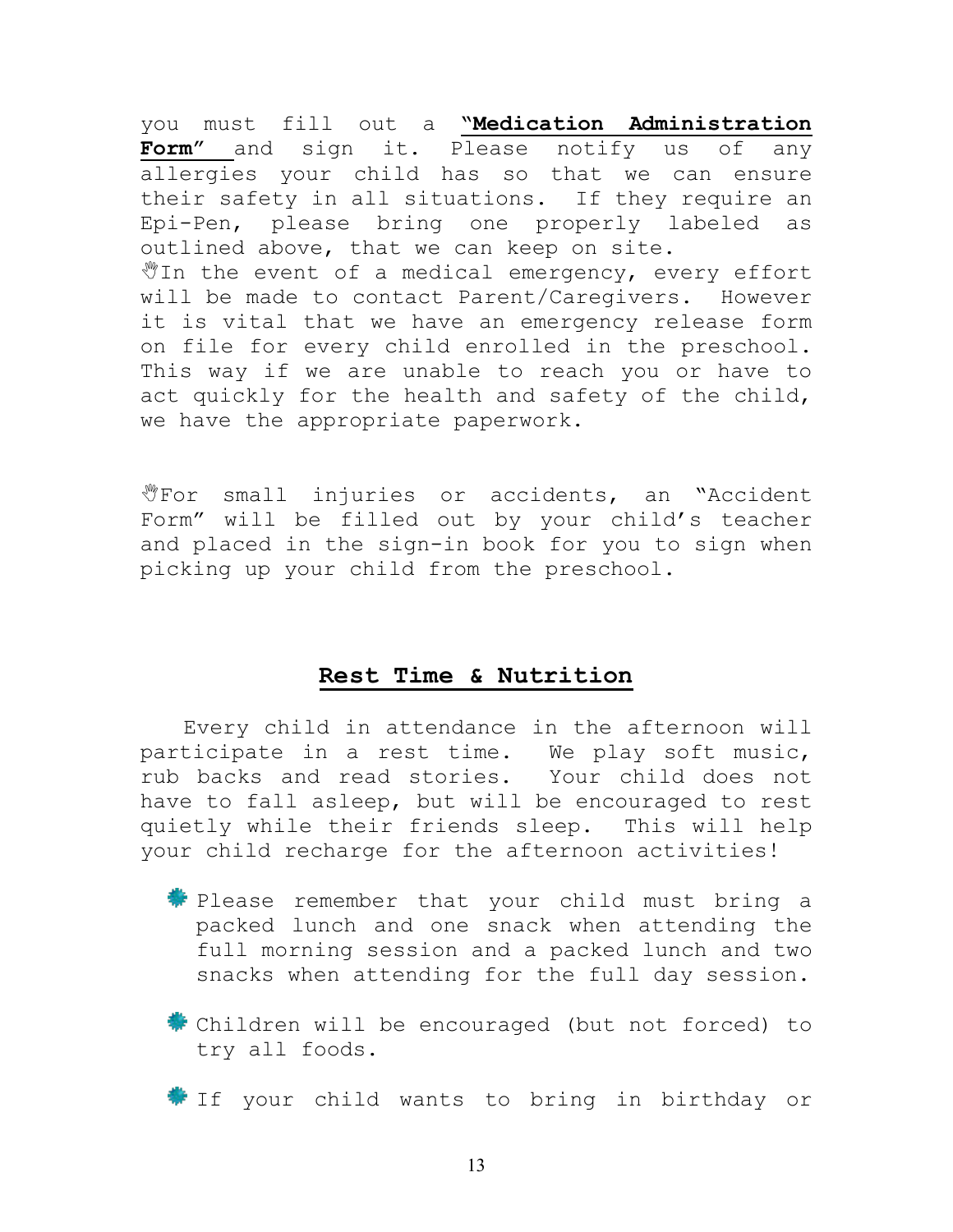holiday treats, please coordinate these with your child's teacher.

If your child has an allergy, we will provide alternative menu items to meet these needs on special occasion days. However, if they have multiple allergies providing a very specialized diet, we may ask for some assistance from you.

#### **Clothing**

Your children will participate in hands-on discovery activities on a daily basis. This could include paint, sand, mud, etc. Children are also prone to accidents –spilling milk or juice, falling into puddles, messy things! Please dress your child in clothing that can get "messy."

 $\frac{1}{2}$  Please send a change of clothing so that when this occurs, they can change into something comfortable.

**Please** keep these activities in mind when helping your child dress for the day. Send them in play clothes that they can wear without worrying about messes, and shoes that will allow them to run, jump and turn somersaults.

 $\frac{1}{2}$  We will go out daily unless it is much too warm, or much too cold.

So please remember jackets, boots and mittens when appropriate.

Children need to wear closed toe shoes. No flip-flops.

\* All children are required to provide a helmet with their name on it to be kept at the school for use with our tricycles and riding equipment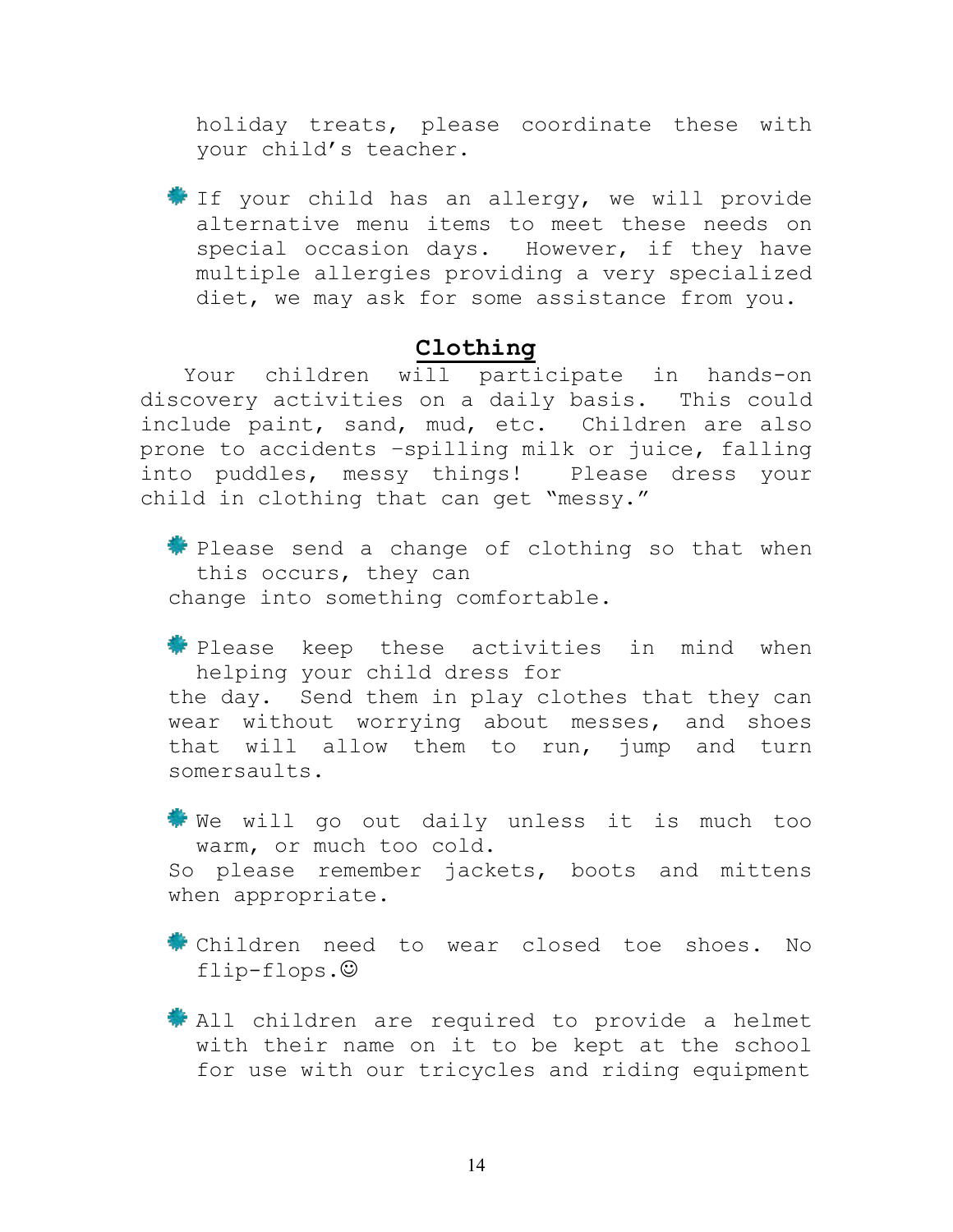# **Toilet Training**

We do not require that children attending the preschool be fully potty trained. Please keep these things in mind for children who are newly potty trained:

 $\Rightarrow$ Remember that elastic waisted clothing allows your child more independence as well as speed!

 $\Rightarrow$  Soiled clothing will be sent home in a clearly labeled bag. We do not have the facilities to wash soiled clothing.

# **Discipline Policy**

The goal of any necessary "discipline" or guidance at CCLA ROCK is to promote life long selfcontrol and self-discipline in children. We want children to learn to make appropriate choices by themselves and not rely on adults to control their behavior for them.

 In accordance with our goals for discipline, we utilize supportive and fair discipline techniques that help children acknowledge their behavior, make choices about the solution and be responsible for the consequences.

At no time will any physical discipline techniques be used to discipline. Natural consequences are the most effective way to encourage appropriate behavior. We use this time to help the child make amends for behavior that hurts another friend – either physically or emotionally. Through this technique we are able to use the time to help a child learn new ways of communicating their needs and new ways of showing compassion to their friends.

# **Termination of Care Policies**

 $\P^{*}$ Please understand that if your child's physical or emotional needs cannot be met by the program, and/or if your child inflicts bodily harm on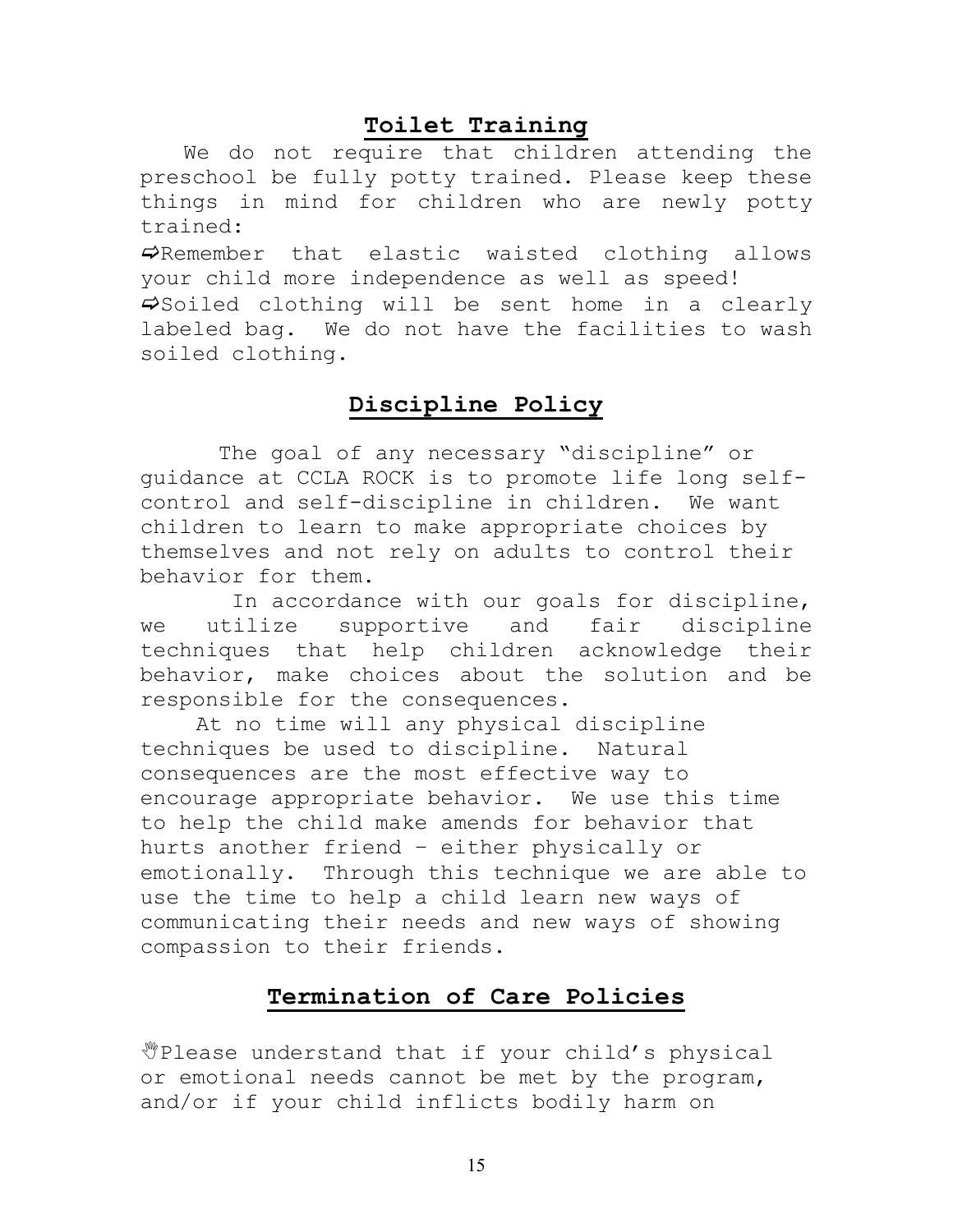another teacher or student, they may be expelled from the program. We will make every effort to work with your child and meet their needs. However, we must protect the health and safety of all of the children present in the program.

We make every effort to work with our families and love them as well as their children. However, for reasons of safety and integrity we must adhere to the following polices:

Additional reasons that we may have to expel a child include but are not limited to:

- Failure to pay Tuition that is 30 days late will automatically result in the removal of the child from the program
- **•** Routine late pick up
- **•** Failure to complete required forms
- **•** Lack of parental cooperation
- **•** Failure of the child to adjust after a reasonable amount of time
- **•** Physical or verbal abuse of any person on the property
- **•** Lack of compliance with Handbook regulations
- **•** Serious illness of child

#### **Arrival and Departure Procedures**

**Arrival:** Arrival time for both the morning and full day sessions is 6:00 a.m., for children who attend the afternoon session arrival is at 12:30 p.m. Each child must be accompanied into the building by a parent/guardian or authorized adult. Each child must be signed in upon entering the classroom and the parent must make direct contact with the teacher. Signing in and out is important for the purposes of attendance, safety, and communication. To ensure that your child's belongings stay together, be sure to label all clothing, backpacks, etc. and place them in the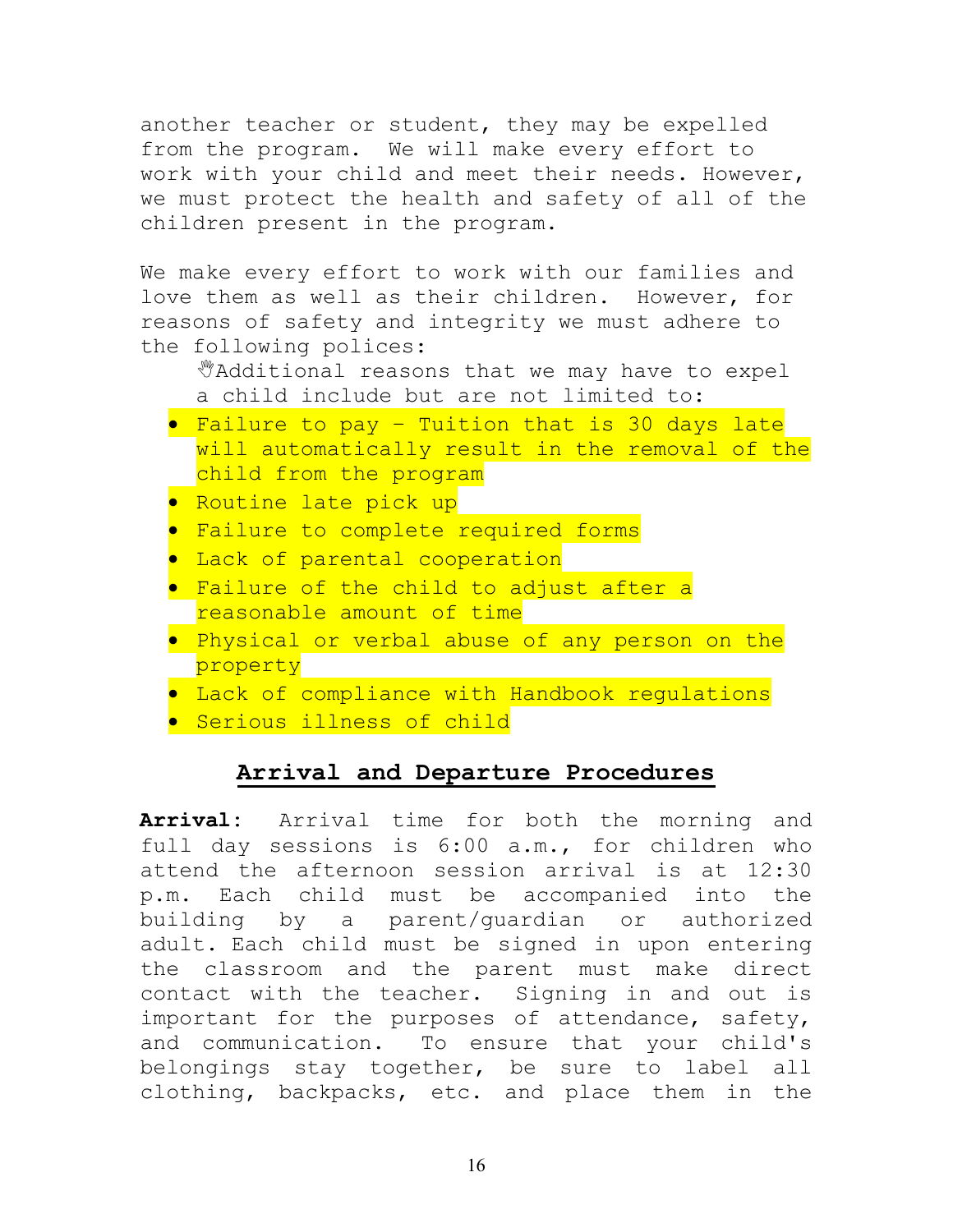child's cubby during their time of arrival.

**Departure:** Each child must be accompanied out of the preschool classroom by a parent/guardian or authorized adult and signed out on a daily attendance log in the office. Any adult other than a parent or guardian that wishes to pick up a child must be listed on the child's emergency card, be 18 years or older and have a valid picture I.D. Staff will check for these requirements before the departure of your child. The morning preschool session ends promptly at 12:30 p.m., while the full day session and afternoon session conclude at 6:00 p.m. Parents are expected to pick up their children on time. All children must be signed out with a full signature and the time of departure labeled.

#### \***Late Pick-Up Policy**

The preschool closes at 6:00 p.m. Children are expected to be picked up at their contracted time. For every minute that a child is picked up late a \$1.00 fee will be accrued. This means if you are eleven minutes late to pick up your child an \$11.00 fee will be added to your tuition. Parents are responsible to synchronize their watches with the preschool clock. **There is no grace period at the time of close.** If a child is picked–up late more than three times their contract may be terminated. - - - - - - - - - - - - - - - - - - - - - - - - - - - - - - - - - - - - - - - - - - - - - - - - - -

Please be sure to keep all of your CCLA ROCK Childcare contracts, receipts, and contact information for your reference and records.  $\odot$ 

> **CCLA ROCK Childcare** 101 Grandview Rd.  $\forall$  P. O. Box 1210 **Twin Peaks, Ca. 92391 www.therockchildcare.com**